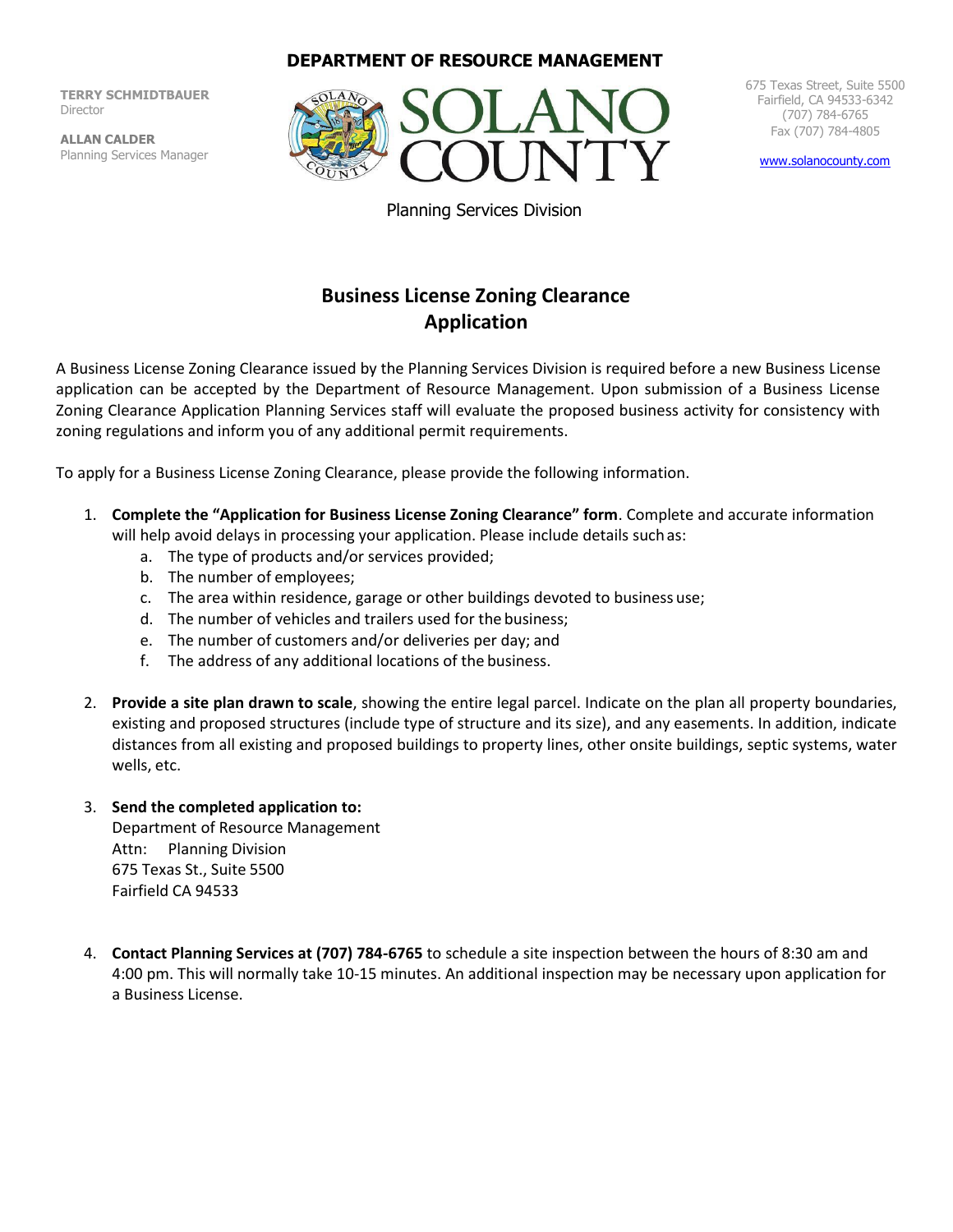This page intentionally leftblank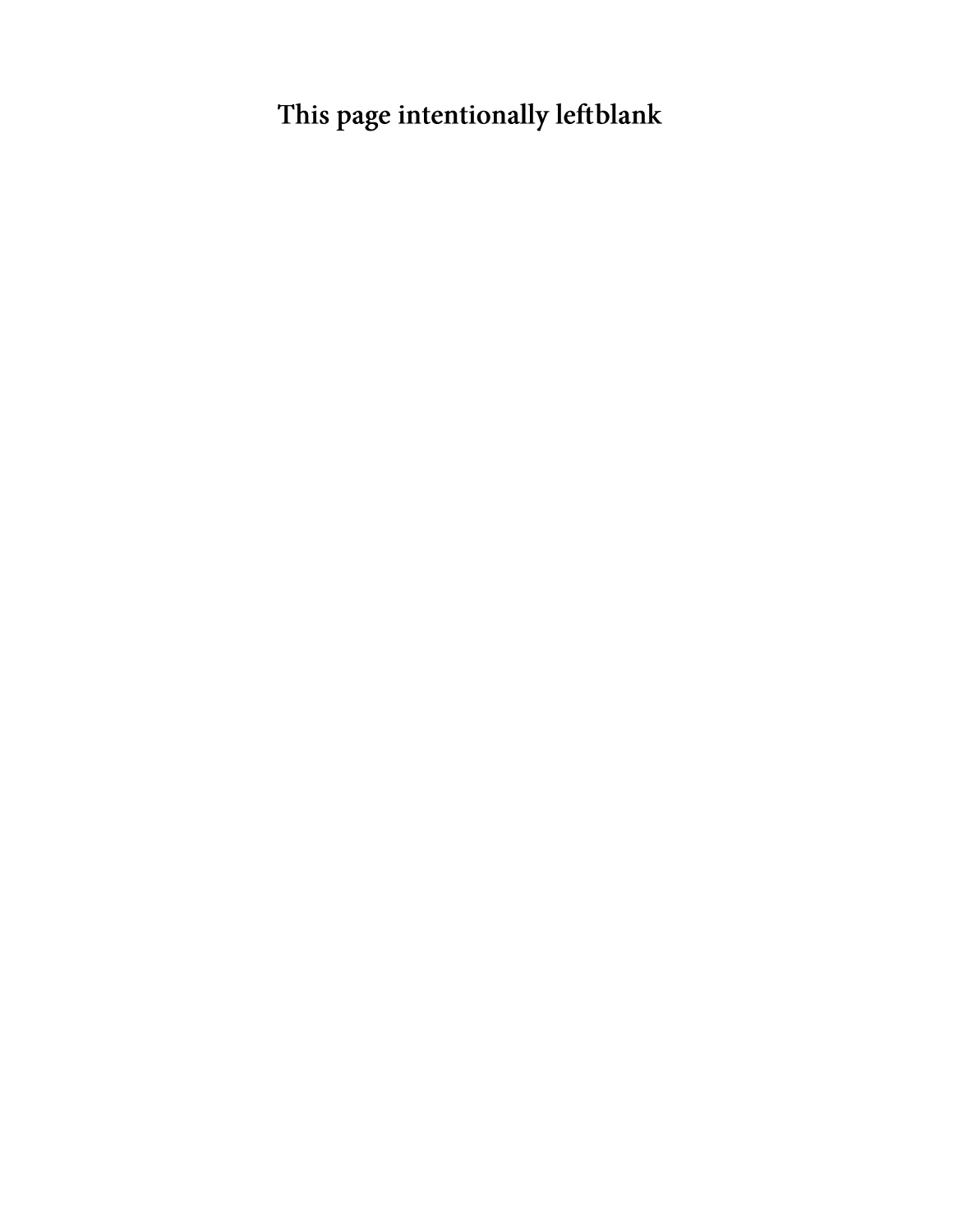## **Application for Business License Zoning Clearance**

|                                                                                                                             |  | FOR OFFICE USE ONLY |                                               |       |
|-----------------------------------------------------------------------------------------------------------------------------|--|---------------------|-----------------------------------------------|-------|
| <b>Application No:</b>                                                                                                      |  |                     | Date Filed:                                   | Plnr: |
|                                                                                                                             |  |                     |                                               |       |
| <b>Subject Site Information</b>                                                                                             |  |                     | <u> 1989 - Andrea Andrew Maria (h. 1989).</u> |       |
|                                                                                                                             |  |                     |                                               |       |
|                                                                                                                             |  |                     |                                               |       |
| Preferred Property Access by Staff: $\Box$ OK to access $\Box$ Call applicant before access $\Box$ Call owner before access |  |                     |                                               |       |
|                                                                                                                             |  |                     |                                               |       |
| <b>Contact Information Contact Information</b>                                                                              |  |                     |                                               |       |
|                                                                                                                             |  |                     |                                               |       |
|                                                                                                                             |  |                     |                                               |       |
|                                                                                                                             |  |                     |                                               |       |
|                                                                                                                             |  |                     |                                               |       |
|                                                                                                                             |  |                     |                                               |       |
| Architect/Engineer/Land Surveyor Company Name: __________________________________                                           |  |                     |                                               |       |
|                                                                                                                             |  |                     |                                               |       |
|                                                                                                                             |  |                     |                                               |       |
|                                                                                                                             |  |                     |                                               |       |
| Applicant/Company Name: Law March 2014 19:30 19:30 19:30 19:30 19:30 19:30 19:30 19:30 19:30 19:30 19:30 19:30              |  |                     |                                               |       |
|                                                                                                                             |  |                     |                                               |       |
|                                                                                                                             |  |                     |                                               |       |
|                                                                                                                             |  |                     |                                               |       |
|                                                                                                                             |  |                     |                                               |       |
| <b>Other Contacts:</b>                                                                                                      |  |                     |                                               |       |
|                                                                                                                             |  |                     |                                               |       |
|                                                                                                                             |  |                     |                                               |       |
|                                                                                                                             |  |                     |                                               |       |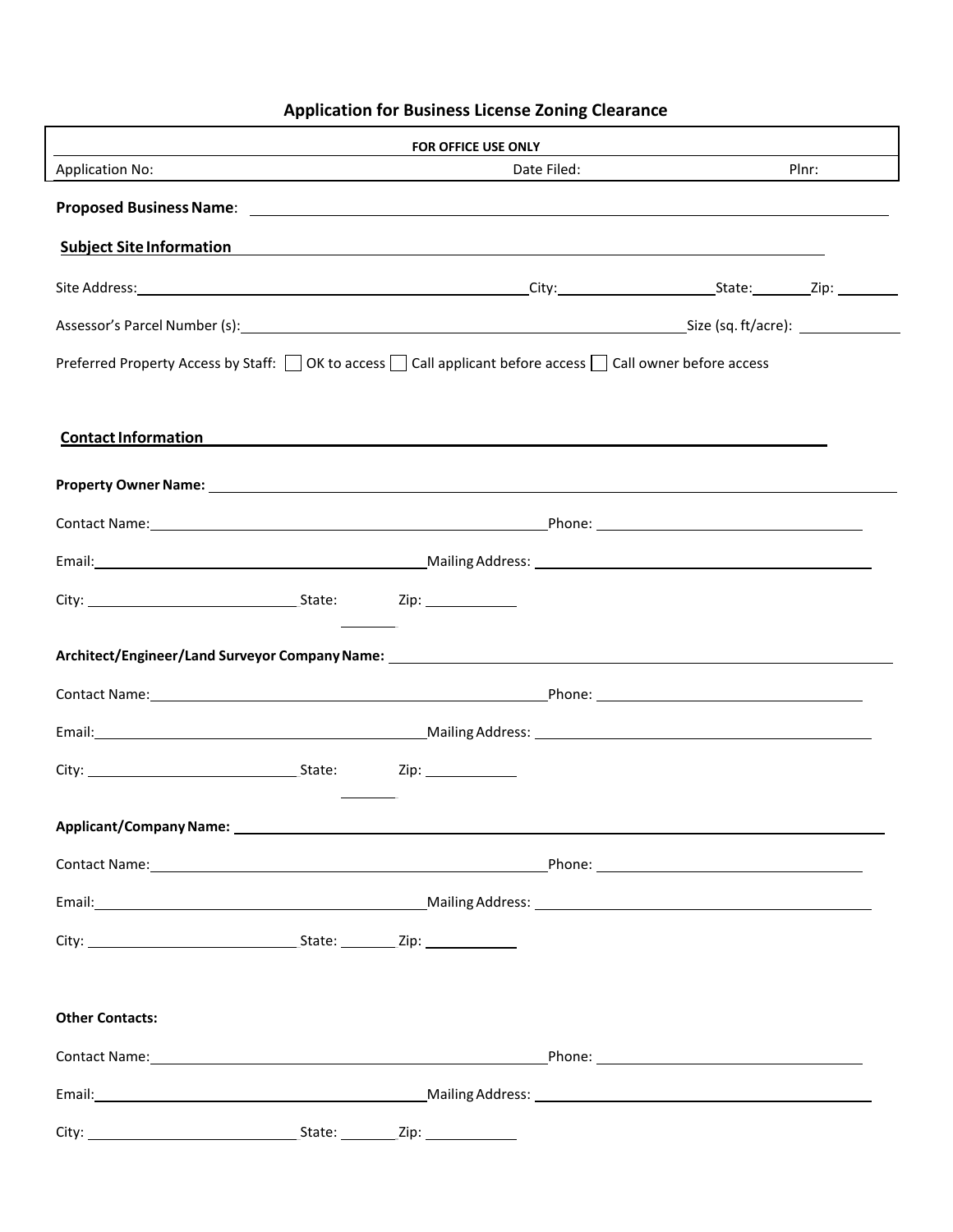## *1* **Business Narrative**

Describe the type of development, proposed uses/business, phases, changes or alterations to the property or building and intent or purpose of your proposal clearly. Attach additional sheets as necessary.

| Does this business operate out of your home? Yes_________________________________                            |
|--------------------------------------------------------------------------------------------------------------|
|                                                                                                              |
|                                                                                                              |
| Is your projected gross annual income \$15,000.00 or less: Yes________<br>$No \ \_$                          |
|                                                                                                              |
|                                                                                                              |
| $2$ General Plan, Zoning:                                                                                    |
| General Plan or Zoning information is available at our offices (707-784-6765) or can be obtained by visiting |
| http://www.solanocounty.com/depts/doit/gis/default.asp and using the "Tax Parcel Viewer Advanced" link       |
| to search by address or Assessor's Parcel Number.                                                            |

Current General Plan Designation: Current Zoning: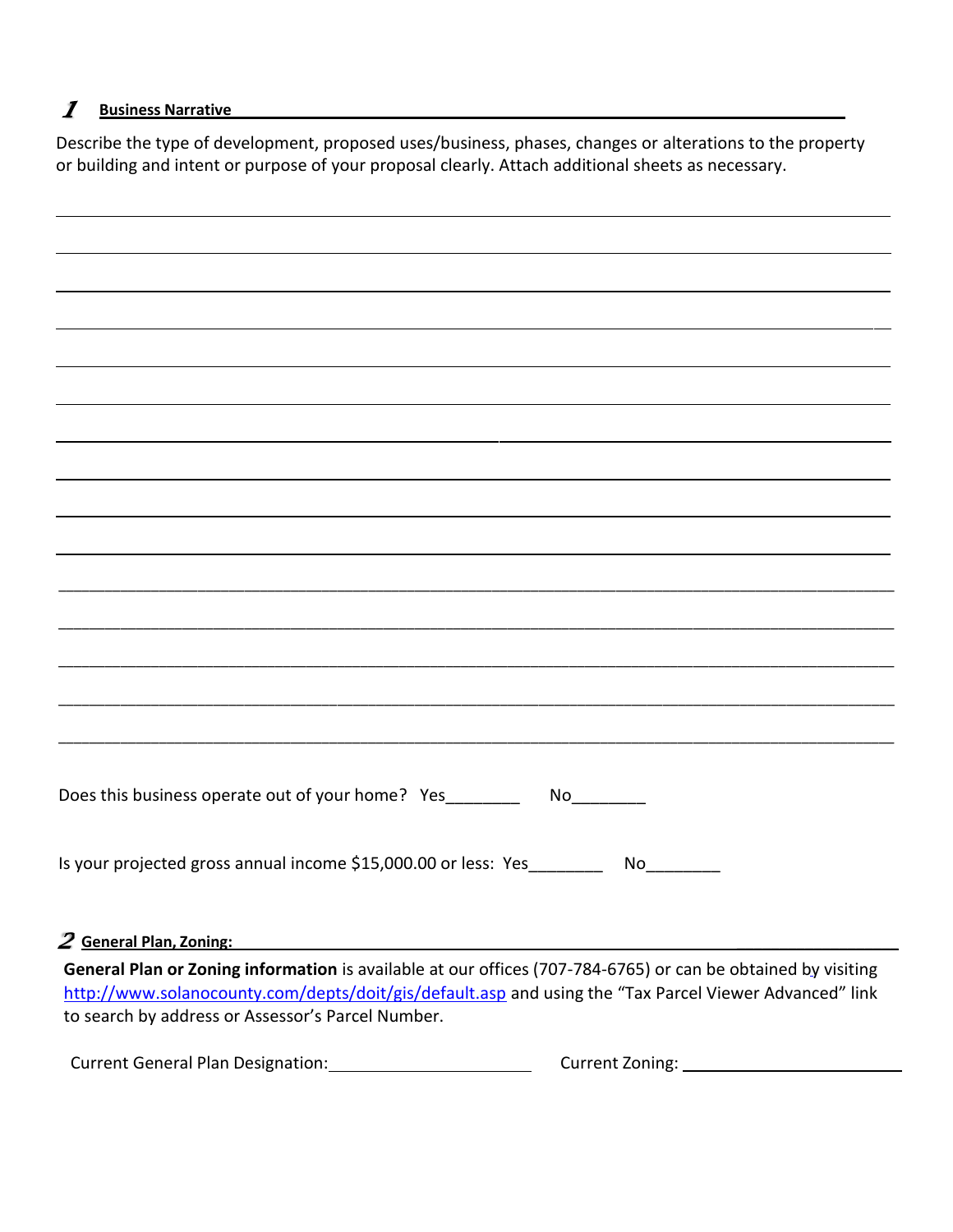#### **Business SpecificDetails**

1. List all associated applications (i.e. Business License, Building Permit, Land Use Permit, etc):

| <b>Permit Type</b> | <b>Permit Number</b> | <b>Description</b> | <b>Building Occupancy Type (Residence,  </b><br><b>Accessory structure, Commercial</b><br>Structure, Etc) |
|--------------------|----------------------|--------------------|-----------------------------------------------------------------------------------------------------------|
|                    |                      |                    |                                                                                                           |
|                    |                      |                    |                                                                                                           |
|                    |                      |                    |                                                                                                           |
|                    |                      |                    |                                                                                                           |
|                    |                      |                    |                                                                                                           |
|                    |                      |                    |                                                                                                           |

### 2. List the square footage of business area located within each of thefollowing:

| <b>Type of Structure</b>                                      | <b>Square Feet (Also show on</b><br>site plan) |
|---------------------------------------------------------------|------------------------------------------------|
| <b>Primary Residence</b>                                      |                                                |
| Secondary Residence                                           |                                                |
| Garage (specify if attached or detached)                      |                                                |
| Accessory structure (Barn, shop, storage building, shed, etc) |                                                |
| Indoor Retail or Office space                                 |                                                |
| Outdoor Storage                                               |                                                |
| Commercial or Manufacturing covered or enclosed space         |                                                |
| Other (please specify):                                       |                                                |

3. List the type, number and parking location of vehicles associated with thebusiness

| <b>Type</b>                          | <b>Number</b> | <b>Parking Location</b> |
|--------------------------------------|---------------|-------------------------|
| Cars and trucks up to 1 ton capacity |               |                         |
| Trucks over 1 ton capacity           |               |                         |
| <b>Trailers</b>                      |               |                         |
| Farm or construction equipment       |               |                         |
| Other:                               |               |                         |

### 4. List the number of employees

| Resident family members |  |
|-------------------------|--|
| Non-resident employees  |  |

## 5. Proposed hours of operation:

| Sunday    | to |  |
|-----------|----|--|
| Monday    | to |  |
| Tuesday   | to |  |
| Wednesday | to |  |
| Thursday  | to |  |
| Friday    | to |  |
| Saturday  | to |  |